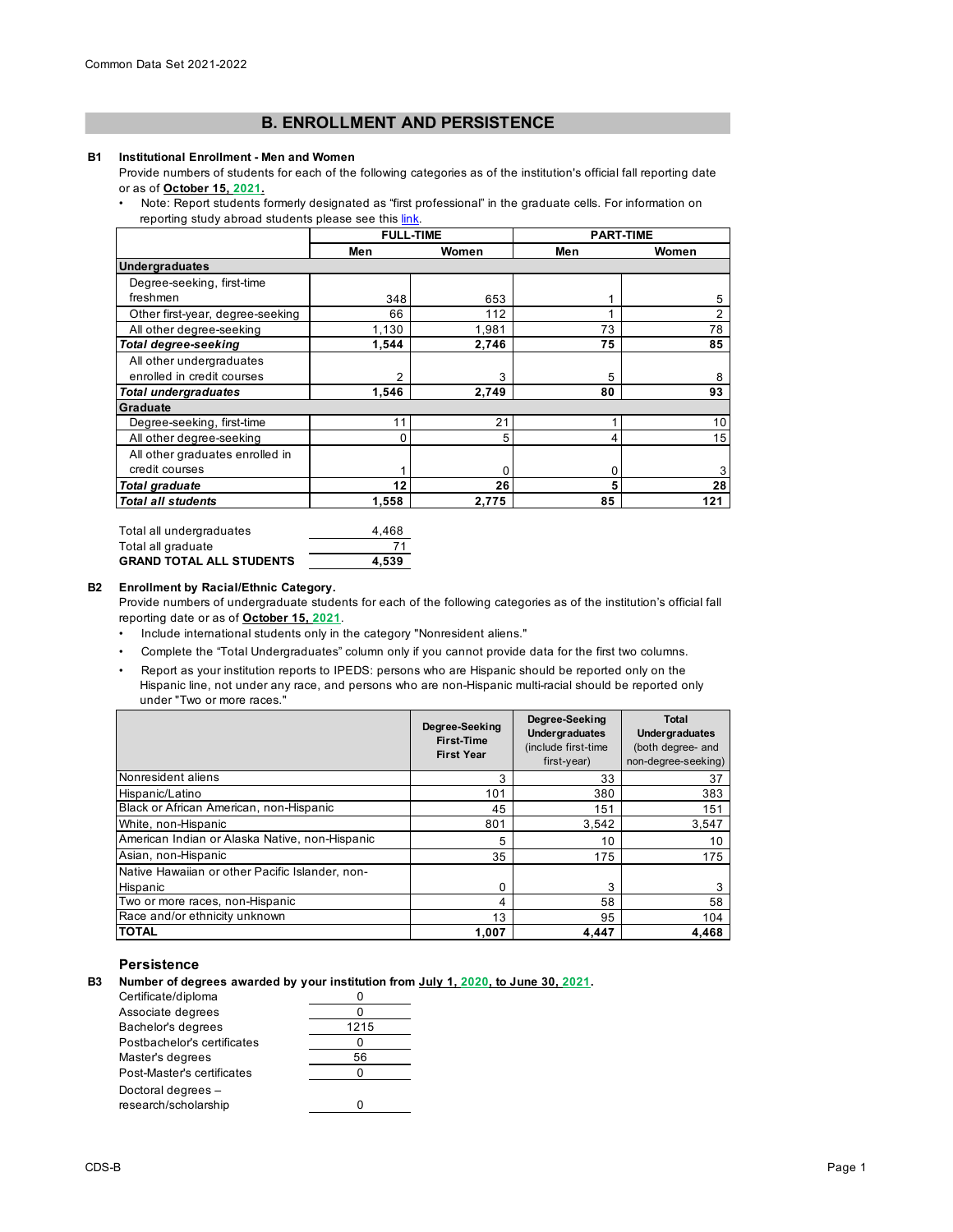Doctoral degrees – professional practice 0 Doctoral degrees – other  $\overline{0}$ 

**B4-B21: Graduation Rates**

The items in this section correspond to data elements collected by the IPEDS Web-based Data Collection System's Graduation Rate Survey (GRS).

• For complete instructions and definitions of data elements, see the IPEDS GRS Forms and Instructions for the 2021-2022 Survey. https://nces.ed.gov/ipeds/use-the-data/survey-components/9/graduation-rates

#### **In the following section for bachelor's or equivalent programs, please disaggregate the Fall 2014 and Fall 2015 cohorts (formerly CDS B4-B11) into four groups:**

- Students who received a Federal Pell Grant\*
- Recipients of a subsidized Stafford Loan who did not receive a Pell Grant
- Students who did not receive either a Pell Grant or a subsidized Stafford Loan
- Total (all students, regardless of Pell Grant or subsidized loan status)

\*Students who received both a Federal Pell Grant and a subsidized Stafford Loan should be reported in the "Recipients of a Federal Pell Grant" column.

For each graduation rate grid below, the numbers in the first three columns for Questions A-G should sum to the cohort total in the fourth column (formerly CDS B4-B11).

## **For Bachelor's or Equivalent Programs**

Please provide data for the **Fall 2015** cohort if available. If Fall 2015 cohort data are not available, provide data for the **Fall 2014** cohort.

|   |                                                                                                                                                                                                                                                                                               | Recipients of a<br><b>Federal Pell Grant</b> | Recipients of a<br>Subsidized<br><b>Stafford Loan who</b><br>did not receive a<br>Pell Grant | Students who did<br>not receive either a<br>Pell Grant or a<br>subsidized Stafford<br>Loan | Total<br>(sum of 3 columns to<br>the left) |
|---|-----------------------------------------------------------------------------------------------------------------------------------------------------------------------------------------------------------------------------------------------------------------------------------------------|----------------------------------------------|----------------------------------------------------------------------------------------------|--------------------------------------------------------------------------------------------|--------------------------------------------|
| A | Initial 2015 cohort of first-time, full-<br>time, bachelor's (or equivalent) degree- 397<br>seeking undergraduate students                                                                                                                                                                    |                                              | 343                                                                                          | 880                                                                                        | 1620                                       |
| в | Of the initial 2015 cohort, how many<br>did not persist and did not graduate for<br>the following reasons:<br>· Deceased<br>• Permanently Disabled<br>Armed Forces<br>• Foreign Aid Service of the Federal<br>Government<br>• Official church missions<br>• Report Total Allowable Exclusions | 0                                            | 1                                                                                            | 0                                                                                          | 1                                          |
| C | Final 2015 cohort, after adjusting for<br>allowable exclusions                                                                                                                                                                                                                                | 397                                          | 342                                                                                          | 880                                                                                        | 1619                                       |
| D | Of the initial 2015 cohort, how many<br>completed the program in four years or 240<br>less (by Aug. 31, 2019)                                                                                                                                                                                 |                                              | 242                                                                                          | 630                                                                                        | 1112                                       |
| Е | Of the initial 2015 cohort, how many<br>completed the program in more than<br>four years but in five years or less<br>(after Aug. 31, 2019 and by Aug. 31,<br>2020)                                                                                                                           | 27                                           | 19                                                                                           | 47                                                                                         | 93                                         |
| F | Of the initial 2015 cohort, how many<br>completed the program in more than<br>five years but in six years or less<br>(after Aug. 31, 2020 and by Aug. 31,<br>2021)                                                                                                                            | 1                                            | 0                                                                                            | 4                                                                                          | 5                                          |
| G | Total graduating within six years (sum<br>of lines D, E, and F)                                                                                                                                                                                                                               | 268                                          | 261                                                                                          | 681                                                                                        | 1210                                       |

#### *Fall 2015 Cohort*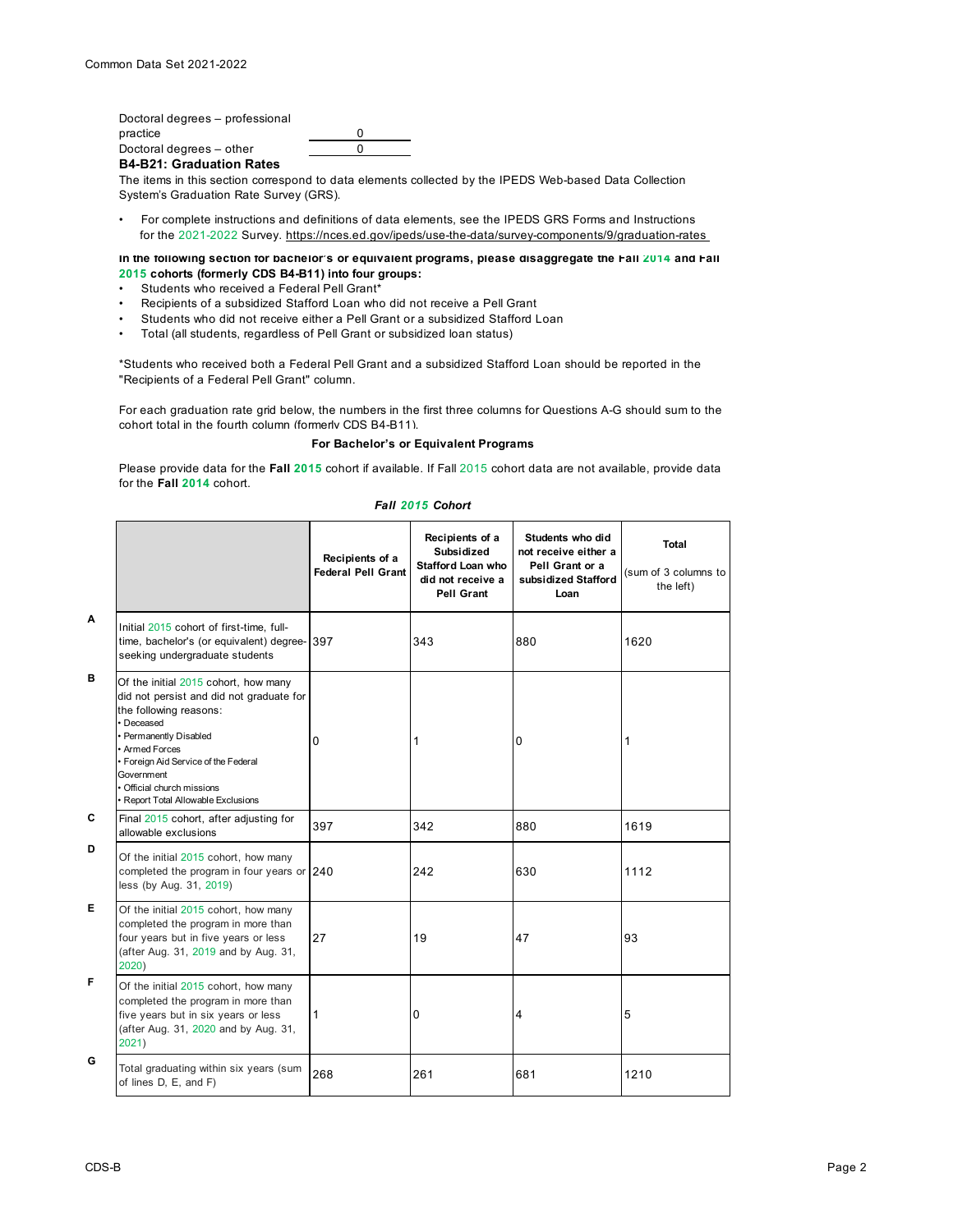| н | Six-year graduation rate for 2015<br>cohort (G divided by C) | 0.675062972 | 0.763157895 | 0.773863636 | 0.747374923 |
|---|--------------------------------------------------------------|-------------|-------------|-------------|-------------|
|---|--------------------------------------------------------------|-------------|-------------|-------------|-------------|

|   | Fall 2014 Cohort                                                                                                                                                                                                                                                                        |                                              |                                                                                              |                                                                                            |                                                   |
|---|-----------------------------------------------------------------------------------------------------------------------------------------------------------------------------------------------------------------------------------------------------------------------------------------|----------------------------------------------|----------------------------------------------------------------------------------------------|--------------------------------------------------------------------------------------------|---------------------------------------------------|
|   |                                                                                                                                                                                                                                                                                         | Recipients of a<br><b>Federal Pell Grant</b> | Recipients of a<br>Subsidized<br><b>Stafford Loan who</b><br>did not receive a<br>Pell Grant | Students who did<br>not receive either a<br>Pell Grant or a<br>subsidized Stafford<br>Loan | <b>Total</b><br>(sum of 3 columns to<br>the left) |
| A | Initial 2014 cohort of first-time, full-<br>time, bachelor's (or equivalent) degree-<br>seeking undergraduate students                                                                                                                                                                  | 405                                          | 307                                                                                          | 832                                                                                        | 1544                                              |
| в | Of the initial 2014 cohort, how many<br>did not persist and did not graduate for<br>the following reasons:<br>Deceased<br>• Permanently Disabled<br>• Armed Forces<br>Foreign Aid Service of the Federal<br>Government<br>Official church missions<br>Report Total Allowable Exclusions | 1                                            | 1                                                                                            | $\overline{2}$                                                                             | 4                                                 |
| C | Final 2014 cohort, after adjusting for<br>allowable exclusions                                                                                                                                                                                                                          | 404                                          | 306                                                                                          | 830                                                                                        | 1540                                              |
| D | Of the initial 2014 cohort, how many<br>completed the program in four years or<br>less (by Aug. 31, 2018)                                                                                                                                                                               | 249                                          | 215                                                                                          | 596                                                                                        | 1060                                              |
| Е | Of the initial 2014 cohort, how many<br>completed the program in more than<br>four years but in five years or less<br>(after Aug. 31, 2018 and by Aug. 31,<br>2019)                                                                                                                     | 33                                           | 15                                                                                           | 58                                                                                         | 106                                               |
| F | Of the initial 2014 cohort, how many<br>completed the program in more than<br>five years but in six years or less<br>(after Aug. 31, 2019 and by Aug. 31,<br>2020)                                                                                                                      | $\overline{2}$                               | $\mathbf{2}$                                                                                 | $\overline{7}$                                                                             | 11                                                |
| G | Total graduating within six years (sum<br>of lines D, E, and F)                                                                                                                                                                                                                         | 284                                          | 232                                                                                          | 661                                                                                        | 1177                                              |
| н | Six-year graduation rate for 2014<br>cohort (G divided by C)                                                                                                                                                                                                                            | 0.702970297                                  | 0.758169935                                                                                  | 0.796385542                                                                                | 0.764285714                                       |

## **For Two-Year Institutions**

Please provide data for the **2018** cohort if available. If **2018** cohort data are not available, provide data for the **2017** cohort.

|                          |                                                                                                                                                                                                                                                                                                     | 2018 Cohort | Cohort<br>2017 |
|--------------------------|-----------------------------------------------------------------------------------------------------------------------------------------------------------------------------------------------------------------------------------------------------------------------------------------------------|-------------|----------------|
| <b>B12</b>               | Initial cohort, total of first-time, full-time degree/certificate-seeking students:                                                                                                                                                                                                                 |             |                |
| <b>B13</b>               | Of the initial cohort, how many did not persist and did not graduate for the<br>following reasons:<br>• Death<br>• Permanently Disability<br>• Service in the armed forces.<br>• Foreign aid service of the federal government<br>• Official church missions<br>• Report total allowable exclusions |             |                |
| <b>B14</b><br><b>B15</b> | Final cohort, after adjusting for allowable exclusions:<br>Completers of programs of less than two years duration (total):                                                                                                                                                                          |             | O              |
| <b>B16</b>               | Completers of programs of less than two years within 150 percent of normal time:                                                                                                                                                                                                                    |             |                |